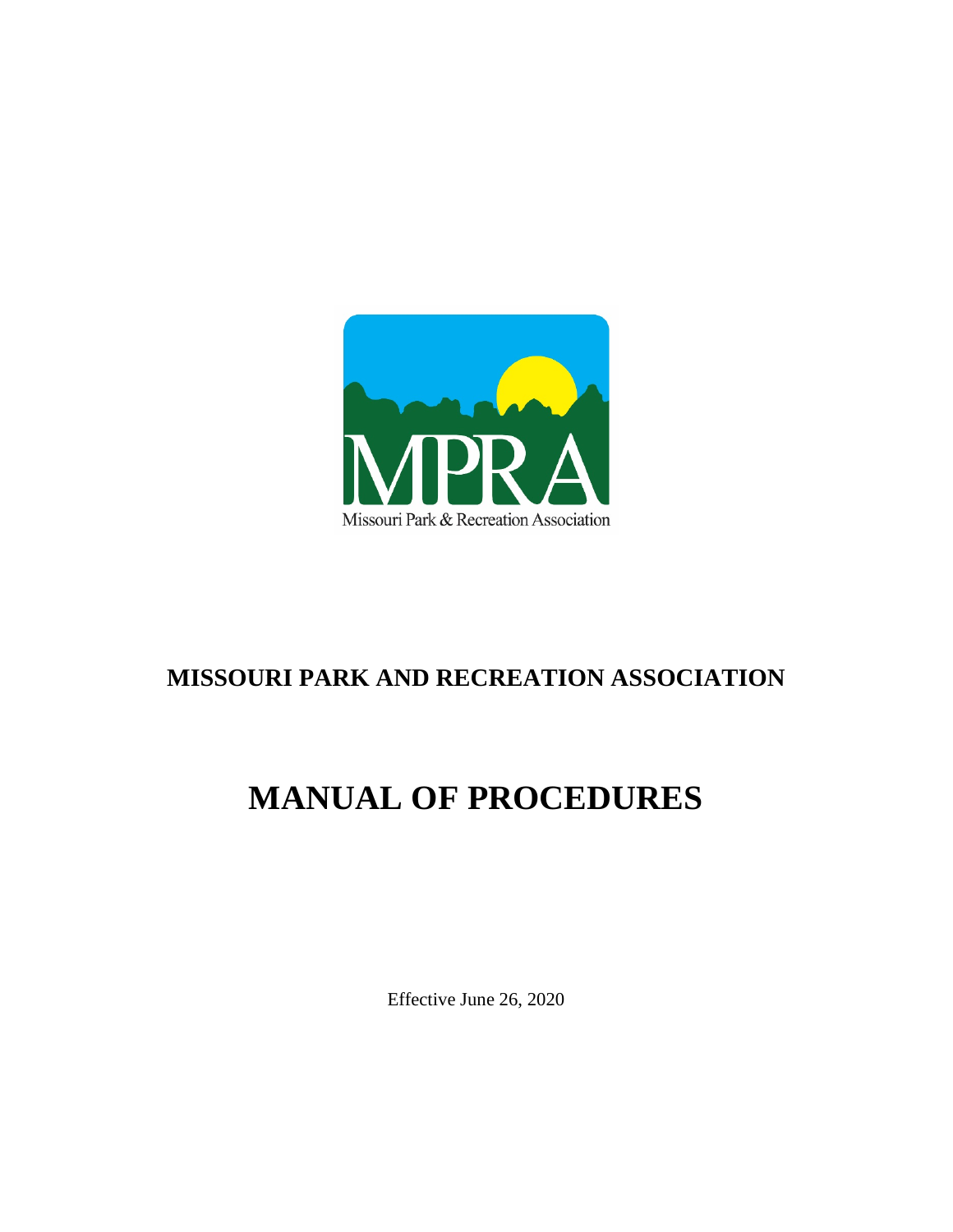# **TABLE OF CONTENTS**

| Duties of Officers:         |  |
|-----------------------------|--|
|                             |  |
|                             |  |
|                             |  |
|                             |  |
|                             |  |
|                             |  |
| <b>Standing Committees:</b> |  |
|                             |  |
|                             |  |
|                             |  |
|                             |  |
|                             |  |
|                             |  |
|                             |  |
|                             |  |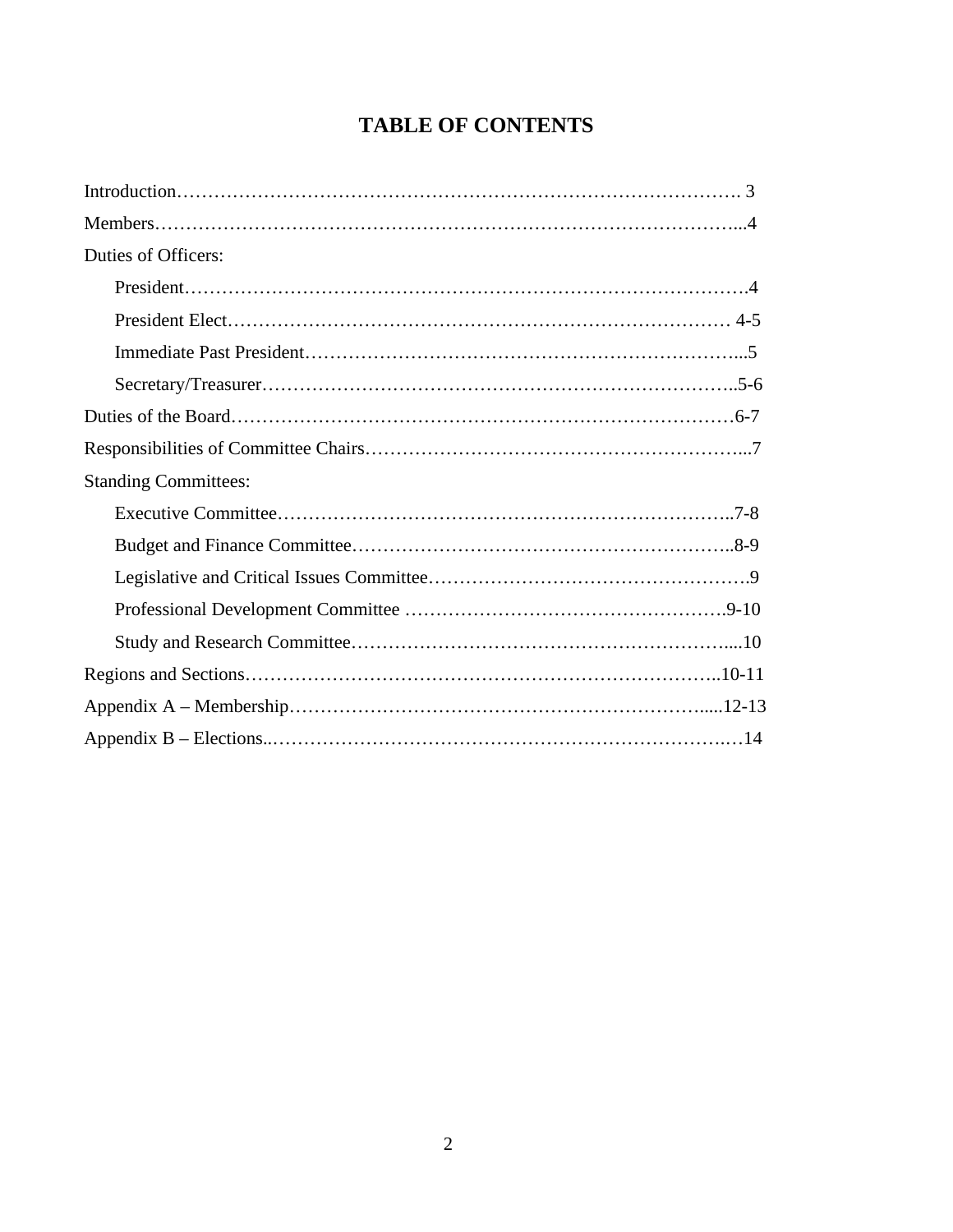# **INTRODUCTION**

This manual has been developed for the Missouri Park and Recreation Association as a guide for those who serve in elected and appointed leadership capacities. The manual details the responsibilities of elected and appointed board members and define the inter-relationships of a variety of board positions. These guidelines primarily reflect MPRA Bylaw charges and directives, combined with operational procedures developed over the years and deemed appropriate to this Association.

This Manual of Procedures is designed to lay the ground rules for an important job to be done. Your imagination, creativity, and sincere feeling of obligation to serve will determine the effectiveness and value of this document. It is up to you to implement and incorporate these guidelines with your personal inventiveness and dedication.

If portions of this manual become outmoded or impractical, the document should be changed. Recommendations for revision to the manual should be made in writing to the board. The Manual of Procedures can be amended or changed by a two-thirds majority vote at a duly constituted board meeting.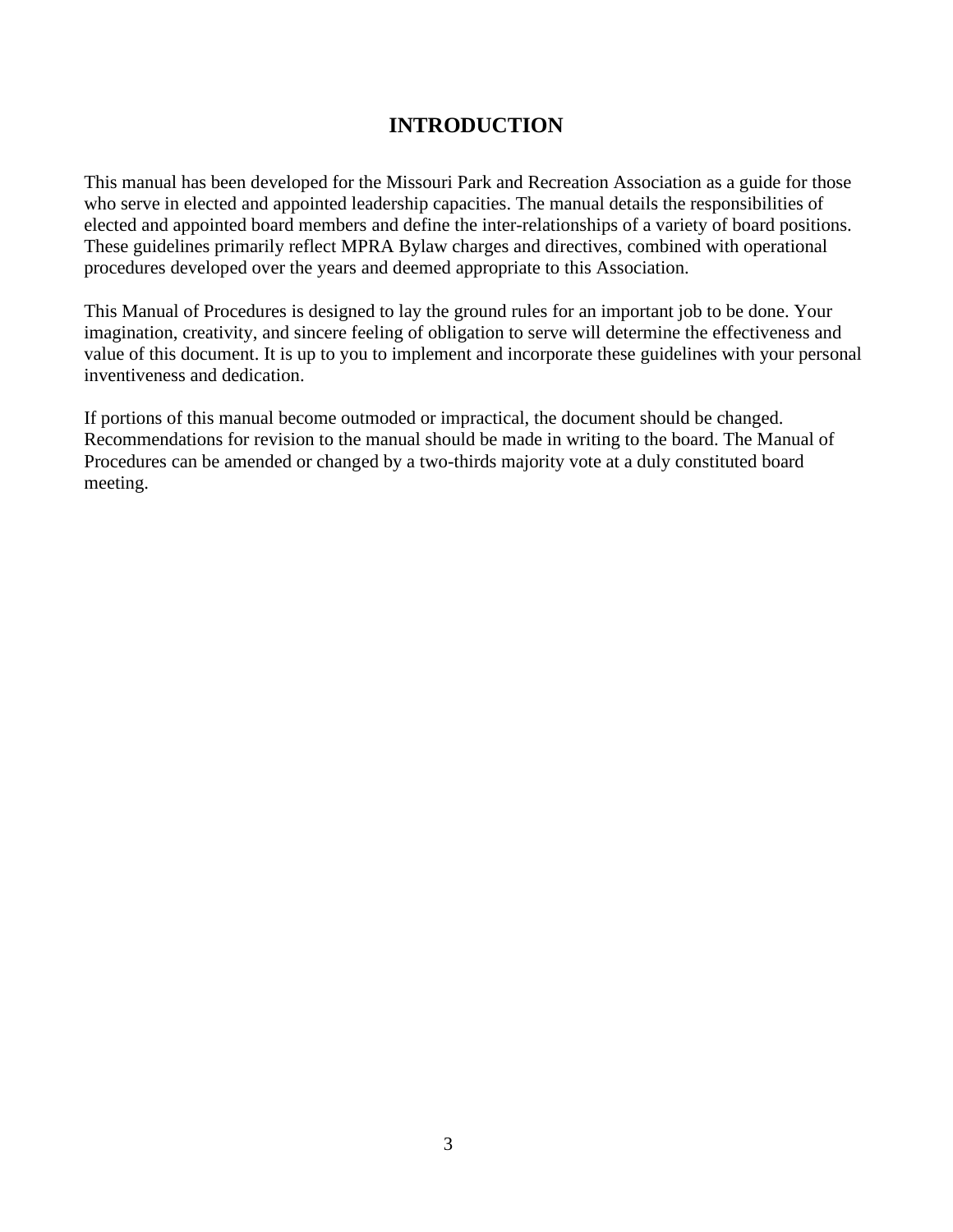#### **MEMBERS**

Membership classes are defined in the MPRA Bylaws.

In addition to the definitions stated in the MPRA Bylaws, there are professional certifications, licenses, and designations that will qualify an applicant for an Agency Professional and Individual Professional Membership without a bachelor's degree. Details are included in Appendix A.

### **DUTIES OF OFFICERS**

#### PRESIDENT

- A. Clearly communicate to incoming board members any special assignments or tasks you would like each to accomplish during their term on the board. Convey to the Budget and Finance Committee any potential financial impact in advance of the board's budget process.
- B. Call and preside over a minimum of four (as outlined in the Bylaws) board meetings each year.
- C. Conduct the annual conference business meeting (if necessary) of the Association.
- D. Represent the Association as necessary in contacts with other organizations and at various functions.
- E. Represent MPRA at Council of Affiliate Presidents (CAP) functions at the annual NRPA Conference (as the MPRA budget will allow).
- F. Serve as immediate supervisor of Executive Director.
- G. Serve on all standing committees; serve as Chair of the Executive Committee.
- H. Nominate qualified individual(s) to serve as Chair of all standing committees.
- I. Serve a one-year term on the MPR Scholarship Charitable Trust Board of Trustees.
- J. Supervise and manage the affairs of the Association, subject to the authority of the board.
- K. The President assumes office at the second June board meeting

#### PRESIDENT ELECT

- A. Become acquainted with the activities of the Association and the duties of the President and perform such other duties as the President may delegate.
- B. The President Elect assumes office at the second June board meeting.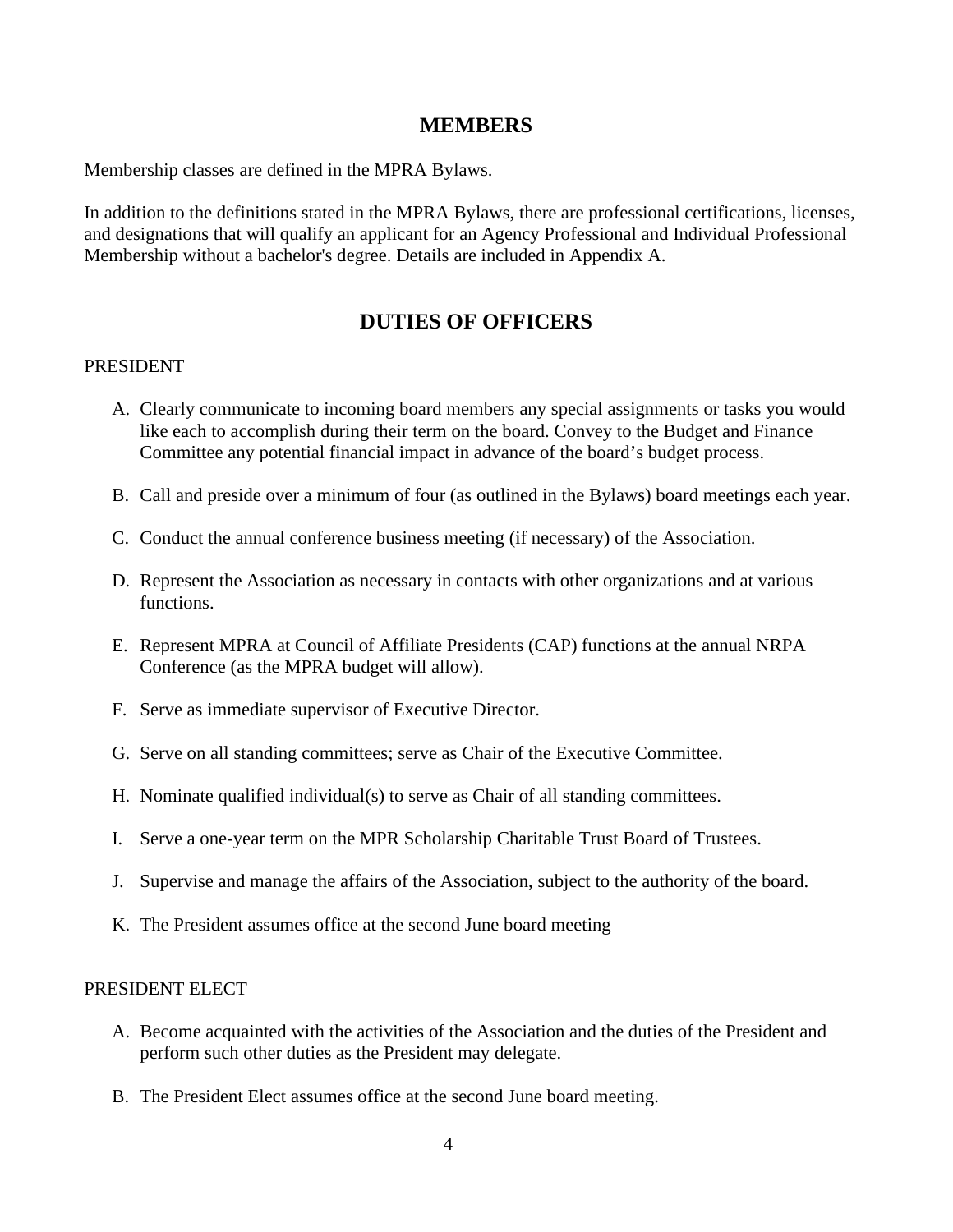- C. The start of the President Elect's term also marks the beginning of a three-year term on both the Executive Committee and Budget and Finance Committee.
- D. The President Elect should announce his/her committee nominations no later than May 1 prior to assuming the Presidency.
- E. Be an ex-officio member of all standing committees.

#### IMMEDIATE PAST PRESIDENT

- A. Serves as a member of the Executive Committee and the Budget and Finance Committee.
- B. Is responsible for submission of a slate of officer candidates to the MPRA Board of Directors prior to the December board meeting. Ensures candidates for President-Elect have either:
	- 1. previously served as an elected member of the MPRA Board of Directors
	- 2. served as a member of an MPRA Standing/Ad Hoc Committee
	- 3. served in an official capacity on an MPRA Committee.
- C. Is responsible for completion of the annual Administrative Evaluation of the Executive Director prior to May 1<sup>st</sup> of each year. A mid-year evaluation is recommended and should be completed by February  $1<sup>st</sup>$  of each year.
- D. The Immediate Past President assumes office at the second June board meeting.

#### SECRETARY/TREASURER

- A. Shall see that minutes are taken at all meetings of the Association. Periodically check to ensure that the minutes of the meetings of the MPRA Board of Directors are kept in the Association offices.
- B. Shall be responsible for oversight of all funds and securities of the Association.
- C. Serve as Chair of the Budget and Finance Committee as well as serves as a member of the Executive Committee.
- D. Participate in the preparation of an annual budget to present to the board at the second June board meeting.
- E. Quarterly review the Association financial reports and communicates with the board on matters of concern during the fiscal year.
- F. In general perform all duties of the office of Secretary/Treasurer and such other duties as from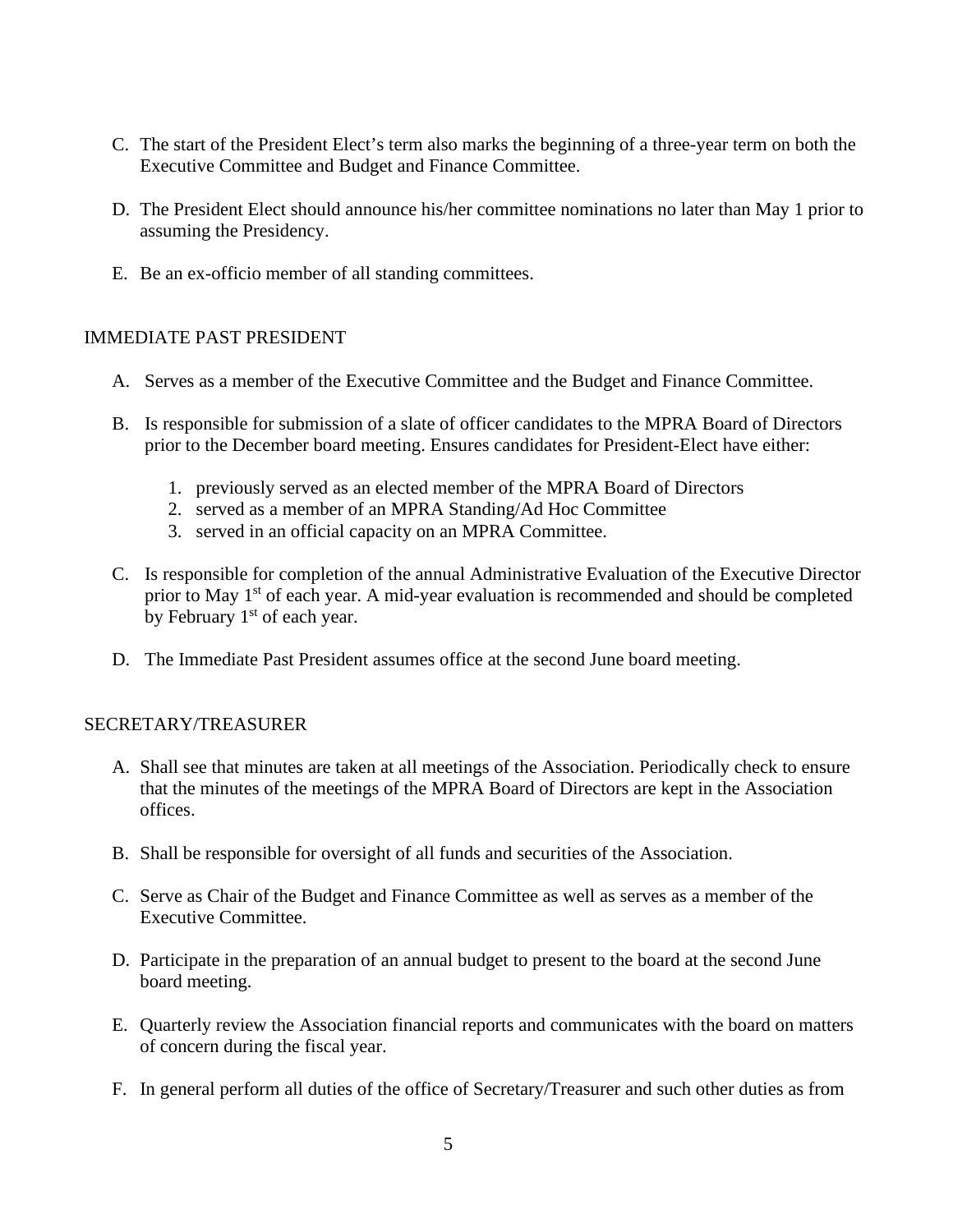time to time may be assigned to him or her by the President of the board.

- G. Coordinate the performance of the audit/review, to be conducted annually each fall.
- H. The Secretary Treasurer assumes office at the second June meeting following his/her election.

#### **DUTIES OF THE BOARD OF DIRECTORS**

Members are elected to the Board of Directors according to approved procedures. Voting board members are identified in the MPRA Bylaws. Election procedures are outlined in Appendix B.

Generally, the members of the board are to:

- A. Manage the affairs of the Association.
- B. Attend board meetings.
- C. Notify the MPRA office in advance of any board meetings you are unable to attend.
- D. The Board of Directors shall approve:
	- 1. Recommendation of the President to fill any vacancy on the board.
	- 2. All unbudgeted expenditures over \$5,000.
	- 3. All committee chairs upon recommendation of the President.
	- 4. The slate of officers upon the recommendation of the Executive Committee.
	- 5. Any representatives of the Association to any group or individual other than that which falls within the normal lines of committee or officer work. This refers specifically to representatives to the regional and national structured organizations.
	- 6. Dates and location of the Annual Conference.
	- 7. Petitions for the establishment, continuation, or dissolution of Sections of the Association.
	- 8. The annual Association budget.
	- 9. Pay classification plans for full-time employees based upon the recommendations of the Executive Committee.
	- 10. Any additions, deletions, or re-classifications of full-time Association employees upon the recommendation of the Executive Committee.
	- 11. Any changes in Association/Section code for awards upon the recommendation of the Professional Development Committee.
	- 12. All proposed changes in Association or Region Bylaws before they are voted upon by the members.
	- 13. The legislative platform and all resolutions of the Association upon the recommendation of the Legislative and Critical Issues Committee.
	- 14. Any changes in the MPRA Board of Directors Manual of Procedures.
	- 15. Any changes in the MPRA Employee Policy and Procedures Manual upon the recommendation of the Executive Committee.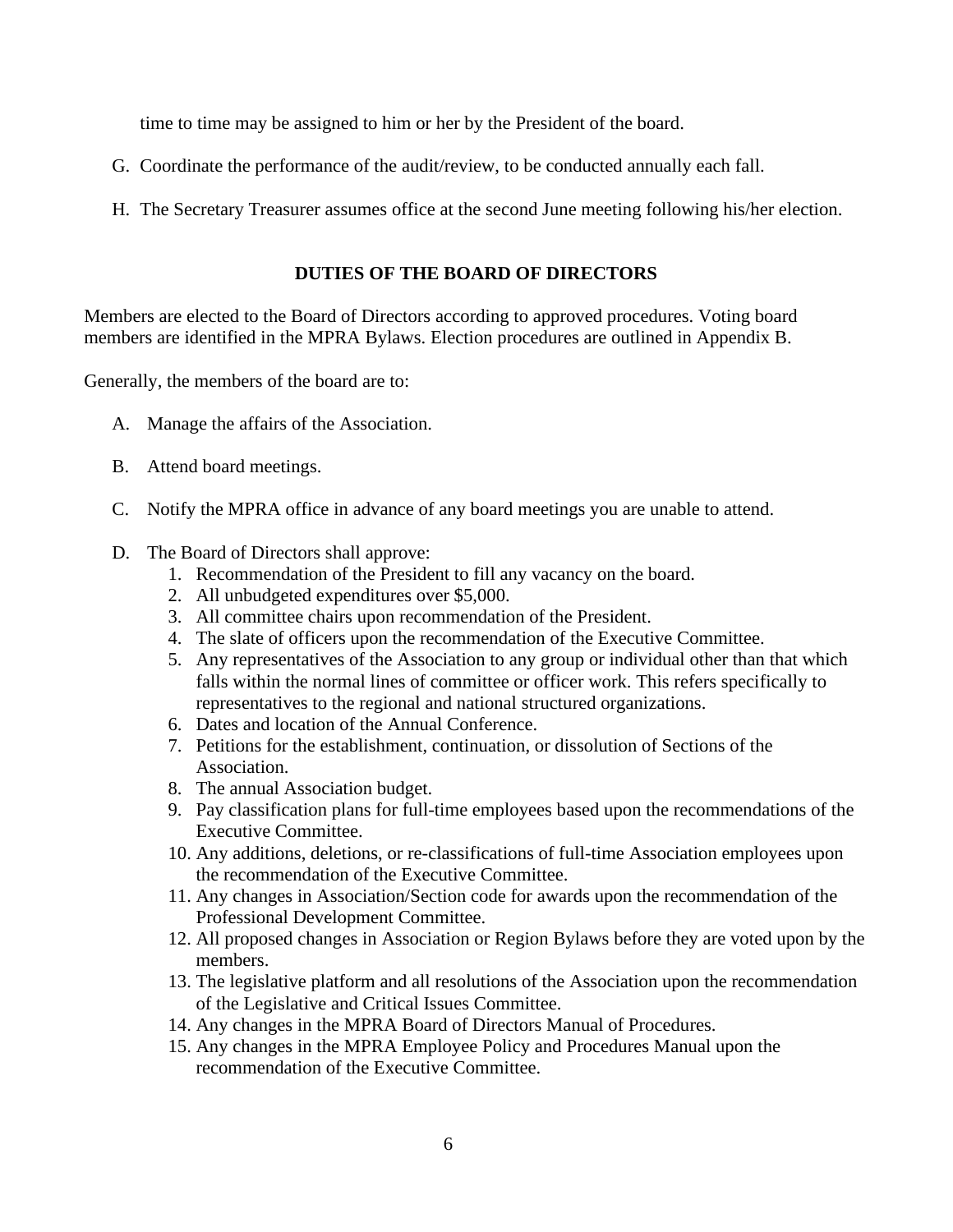- E. Operate pursuant to the following policies adopted earlier by the board:
	- 1. MPRA elected or appointed representatives to organizations meeting out of state may be reimbursed for travel an amount not to exceed the annual budget allocation.
	- 2. MPRA members serving on the board, committees, Sections, Regions, etc. do so as both a service and a professional obligation. Therefore, compensation will be limited to reimbursement of expenses related directly to MPRA business. Reimbursement will require submission of receipt or copy of paid bill to MPRA office. All MPRA members are encouraged to have invoices submitted directly to the MPRA office.
	- 3. The MPRA staff and board are prohibited from spending any funds that exceed the budgeted amount without prior approval from the Executive Committee or Board of Directors.
	- 4. The Executive Director is prohibited from reimbursing any expense request unless it is specifically documented by a receipt or copy of a paid bill that outlines the expense.

# **RESPONSIBILITIES OF COMMITTEE CHAIRS**

- A. Become familiar with the purposes, functions, and previous activities of the committee.
- B. Select committee members after appointment as Chair.
- C. Submit an annual budget request for committee's activities to the Budget and Finance Committee.
- D. Submit written reports or summaries at each board meeting.
- E. Submit recommendations to the board for any proposed changes in the Manual of Procedures.
- F. Keep accurate and complete records of committee activity and pass these records on to their successor.

# **STANDING COMMITTEES**

#### EXECUTIVE COMMITTEE

- A. MEMBERS Four (4)
	- 1. The President shall serve as Chair.
	- 2. The President Elect.
	- 3. The Immediate Past President.
	- 4. The Secretary/Treasurer.
- B. PURPOSE The Executive Committee shall tend to all matters that arise concerning Association operations between quarterly board meetings. The Executive Committee will also be responsible for the evaluation of the Executive Director as well as the development of a slate of officer candidates for the annual election. The Executive Committee shall have the authority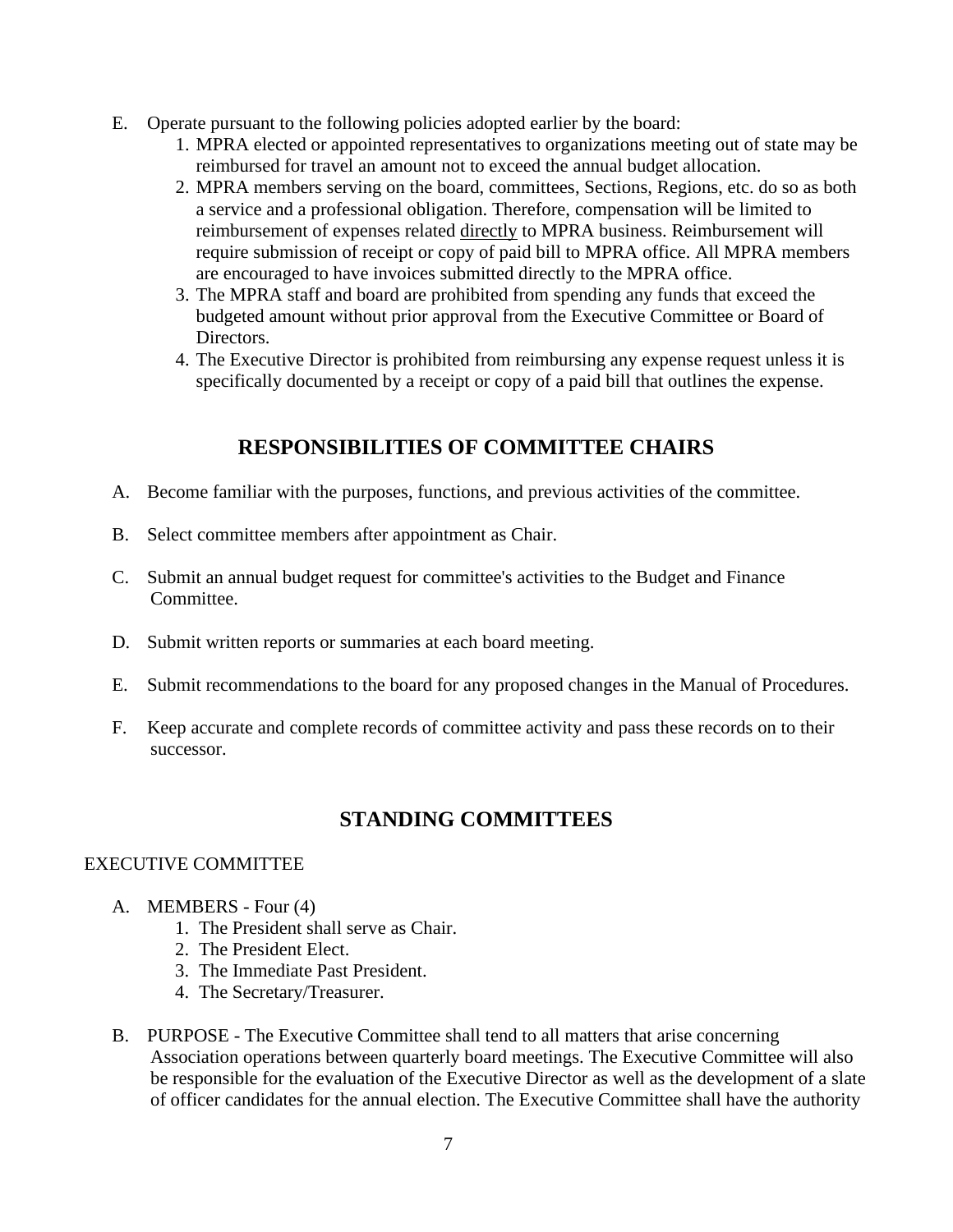to make decisions related to Association operations as long as those decisions are not in conflict with the Bylaws of the organization.

#### C. FUNCTIONS

- 1. Conduct annual performance appraisal of the Executive Director.
- 2. Oversee all aspects of annual elections as described in Appendix B. The primary role of the Executive Committee in elections is to solicit candidates for future board positions.
- 3. Make compensation recommendations for all full-time employees to Budget and Finance Committee based upon committee's performance appraisal of Executive Director and the Executive Director's performance appraisal of all other full-time employees.
- 4. Make recommendations on changes to personnel policies to the board.
- 5. Recommend pay classification plans for full-time employees to the board.
- 6. Make recommendations to the Board of Directors regarding any additions, deletions, or re-classifications of full-time Association employees.
- 7. Approve unbudgeted expenditures up to \$5000, to be reported to the board at the next board meeting.
- 8. Set agenda for Executive Committee meetings and board meetings.

#### BUDGET AND FINANCE COMMITTEE

- A. MEMBERS Not less than five (5) nor more than nine (9)
	- 1. Chair Secretary/Treasurer.
	- 2. President.
	- 3. President Elect.
	- 4. A representative of the MPR Scholarship Charitable Trust, nominated by the President.
	- 5. The additional committee members shall be selected by the Chair from the following:
		- a. Region Directors and/or Regions Directors Elect.
		- b. Previous Secretary/Treasurer.
		- c. MPRA members.
	- 6. The Executive Director and Assistant Executive Director shall serve as ex-officio members of the committee.
- B. PURPOSE The Budget and Finance Committee shall tend to all financial matters affecting the Association. This will include oversight of the annual budget, review of periodic financial reports, review of audit reports, review of contracts, and major capital purchases. The Budget and Finance Committee will also have oversight of Association investments, decisions regarding investments, and any Charitable Giving initiatives, including cooperation with any related sub-committees.

#### C. FUNCTIONS

- 1. Present a proposed budget to the board at the second board meeting in June.
- 2. Analyze the Association finances during the year to ensure the Association is on track to meet budgeted revenue and expense figures.
- 3. Review and recommend acceptance of review reports. Reviews will be performed annually. Additional external reviews may be conducted periodically, as directed by the Executive Committee. Review contracts as needed.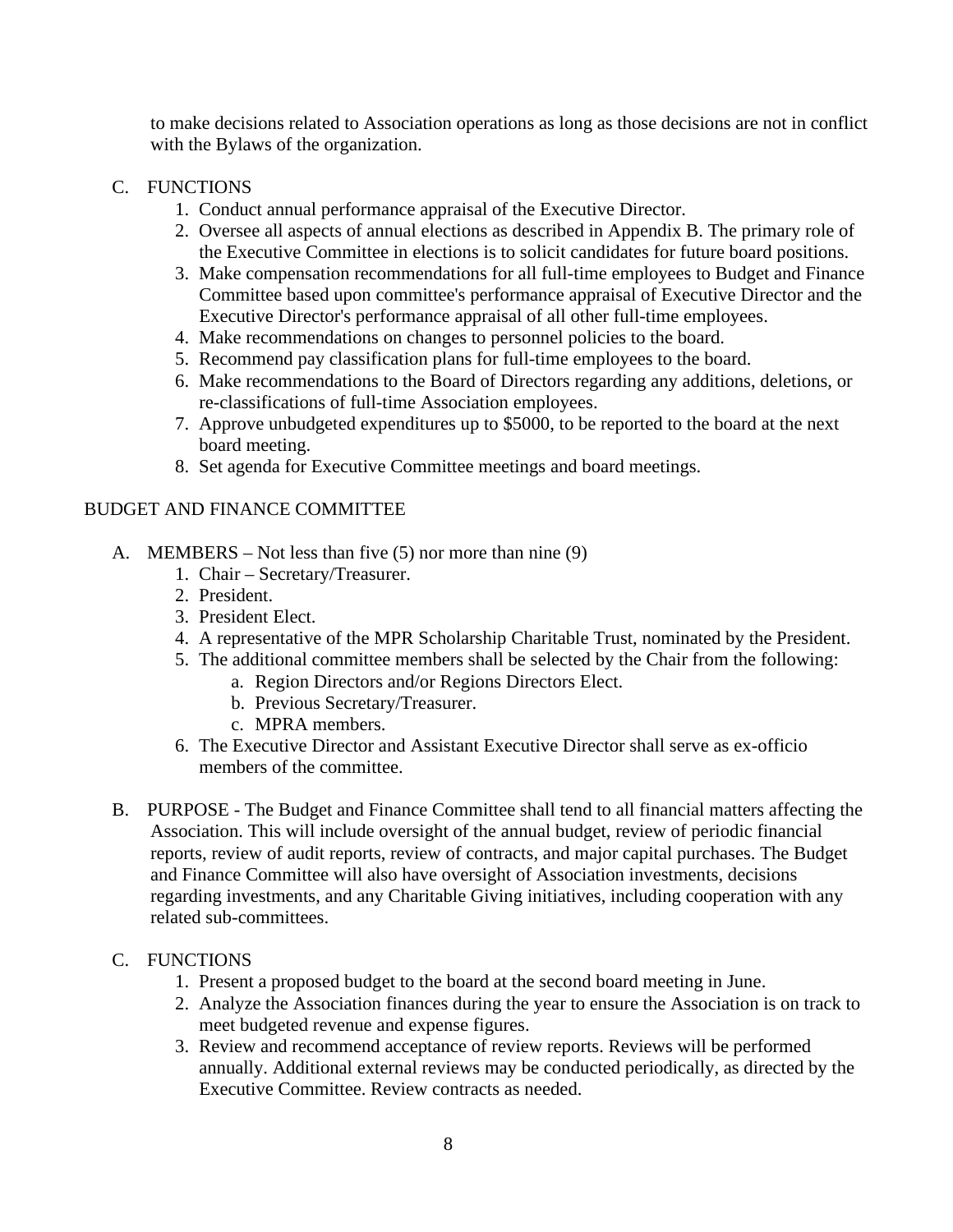4. Make recommendations to the board regarding investments in cooperation with the Investment sub-committee. Make recommendations to the board regarding Charitable Giving initiatives in cooperation with the Charitable Giving sub-committee.

#### LEGISLATIVE AND CRITICAL ISSUES COMMITTEE

- A. MEMBERS Not less than five (5)
	- 1. Chair nominated by the President for a term of three (3) years. May be reappointed.
	- 2. Regional Legislative Committee Chairs appointed by Region Director for a term of one year. May be reappointed.
	- 3. President.
	- 4. Additional committee members may be appointed by the Chair.
- B. PURPOSE The Legislative and Critical Issues Committee shall have oversight of the Annual Legislative Platform, any contracts with Lobbyists, and all activities related to the annual MPRA Legislative Day.
- C. FUNCTIONS
	- 1. Annually develop a legislative platform to present to the board for adoption. Proposed platform should be prepared and presented to the Board of Directors well in advance of the start of the annual legislative session of the General Assembly.
	- 2. Prepare resolutions for presentation to board or at the direction of the board.
	- 3. Provide staff with information relating to the potential impact of proposed legislation on parks and recreation programs and services.
	- 4. Assist staff in the drafting of proposed legislation.
	- 5. Solicit approval of the Executive Committee on issues/legislation requiring action before next regularly scheduled board meeting.
	- 6. Assist in the solicitation and selection of the lobbyist for the Association.
	- 7. Actively participate and encourage participation in the MPRA Legislative Day and Workshop by assisting with the orientation, meeting with elected officials and attendance at reception.

#### PROFESSIONAL DEVELOPMENT COMMITTEE

- A. MEMBERS Not less than five (5)
	- 1. President Elect Chair
	- 2. President.
	- 3. Chair of Annual Conference.
	- 4. Regional Professional Development Chairs.
	- 5. Missouri Recreation and Parks Hall of Fame Chair.
	- 6. MPRA Awards & Citations Chair.
	- 7. Leadership Development Institute Chair.
	- 8. MPRA/KRPA Executive Forum Chair.
	- 9. Professional Certification Board Chair.
	- 10.Additional members may be appointed by the Chair.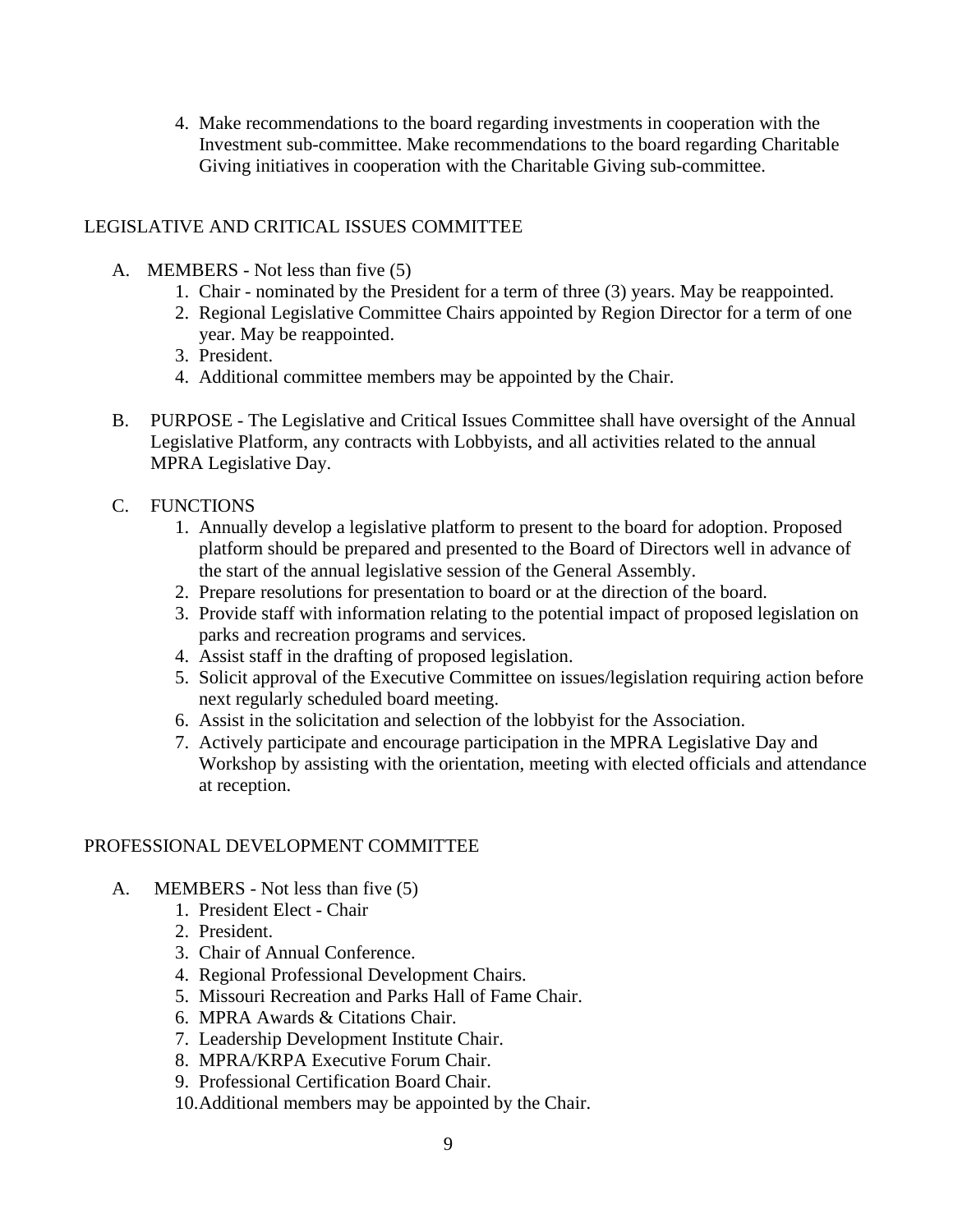B. PURPOSE - The Professional Development Committee shall have oversight of all education programs and related matters. This will include determining which education offerings are planned, ensuring a balance across disciplines and Regions, CEU certification review (Professional Certification Board), oversight of the Annual Conference planning, Citations and Awards activities, and the Missouri Recreation and Parks Hall of Fame.

#### C. FUNCTIONS

- 1. Establish sub-committees to plan implement and evaluate educational offerings to include Annual Conference, the Lyle B. Beaver Leadership Development Institute, Executive Forum, and other professional development opportunities that may arise.
- 2. Establish a sub-committee that will serve to review all session proposals and determine if they are approved, disapproved, or require additional information for the purpose of obtaining CEU's. This sub-committee will be informed about IACET (International Association for Continuing Education and Training) standards and will attempt to utilize those guidelines in their evaluation.
- 3. Establish a sub-committee to oversee recognition of outstanding service by individuals and organizations; to make recommendations to the Professional Development Committee on changes to the Code of Awards; to select award recipients on an annual basis and to coordinate the process of giving these awards with the nominators, recipients (if appropriate), and with MPRA staff.
- 4. Establish a sub-committee for the purpose of annually selecting inductees to the Missouri Recreation and Parks Hall of Fame.

#### STUDY AND RESEARCH COMMITTEE

- A. MEMBERS Not less than five (5) nor more than nine (9). The Chair shall be nominated by the President for a term of three (3) years. May be reappointed.
- B. PURPOSE The Study and Research Committee shall have oversight of identifying research priorities and the establishment and maintenance of a research depository for MPRA members.
- C. FUNCTIONS
	- 1. Ensure that members have data available to assist in their jobs by conducting research in the field of parks and recreation.
	- 2. Develop and maintain a research depository for members on the MPRA website; identify and evaluate research in the field and determine the appropriateness of inclusion on the website.
	- 3. Responsible for the ongoing development of the *Did You Know* initiative; maintain a database of metrics supporting the repositioning of parks and recreation as an essential public service.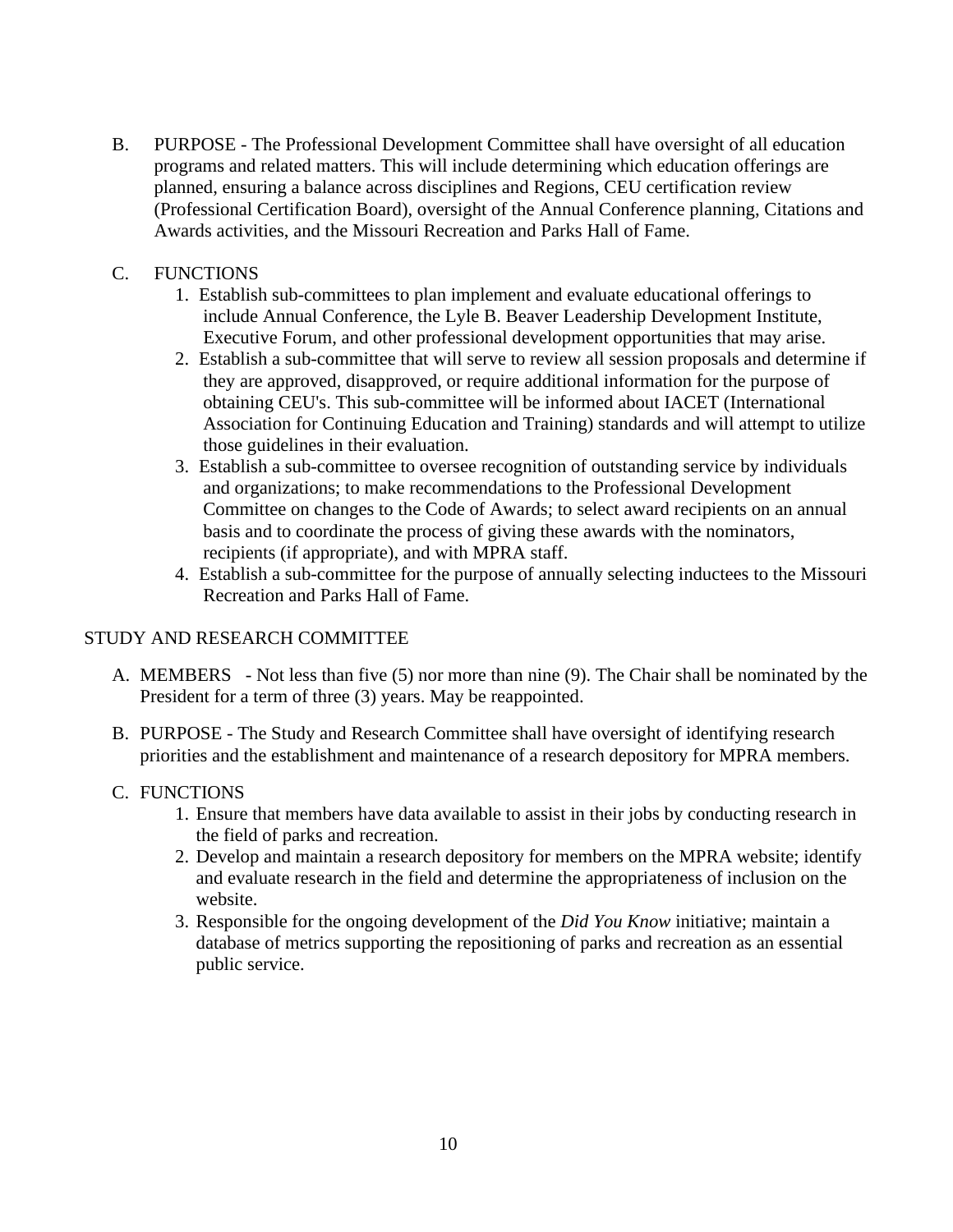## **REGION LEADERSHIP**

#### REGIONAL COUNCIL

- A. The Regional Council consists of the four current Region Directors. Immediate Past Directors and Directors Elect are also encouraged to attend all Regional Leadership meetings.
- B. One Region Director will be appointed as Chair of the Regional Council and will preside over Regional Council meetings.
- C. The Chair of the Regional Council will report at each quarterly board meeting and bring any regional business to the board's attention if necessary.

#### REGION DIRECTORS

- A. Region Directors are voting members on the Board of Directors, and their board term begins on July 1 of the fiscal year following their year of service as Region Director Elect.
- B. Region Directors, Immediate Past Directors, and Directors Elect are to function according to the Region Bylaws.

## **SECTION LEADERSHIP**

Sections of the Association are established and governed according to the MPRA Bylaws and according to each individual Section's Bylaws.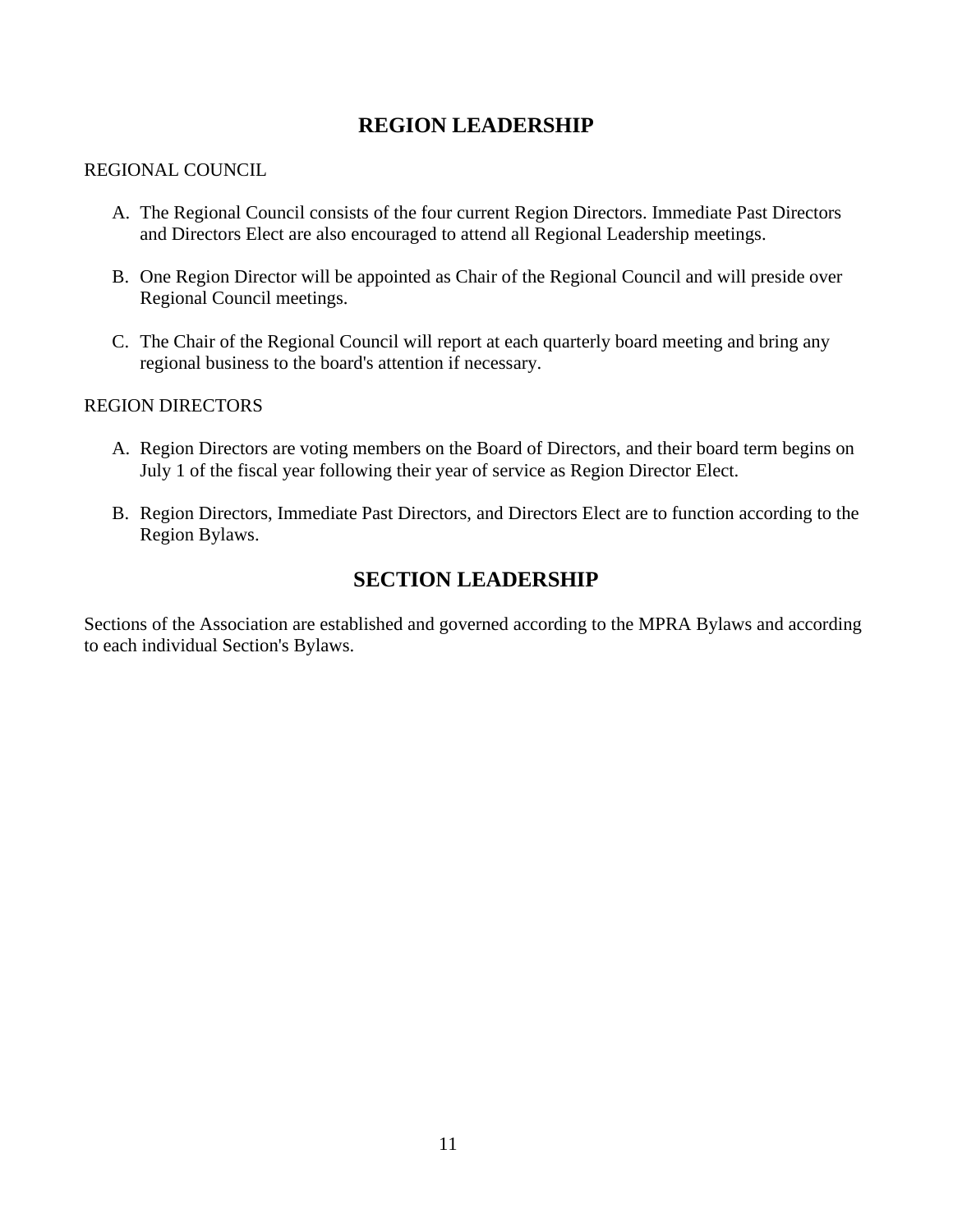# **APPENDIX A - MEMBERSHIP**

#### AGENCY AND INDIVIDUAL MEMBERSHIP

There shall be six (6) classes of membership in the Association. Membership in the Association shall be designated as: Agency, Individual Professional, Organizational, Corporate, Associate/Retiree/Student, and Honorary. For additional details, consult MPRA Bylaws article III.

Annual dues include Professional memberships for all qualified parks and recreation full-time employees. A full-time employee is determined by their classification within their agency.

#### ACCEPTABLE CERTIFICATIONS FOR PROFESSIONAL MEMBERS

Below are examples of acceptable certifications for Professional memberships. If an applicant has a certification that is not on this list, he/she may petition the Professional Certification Board for the approval of that certification.

*American Red Cross Certified CPR/First Aid Instructor Trainer American Red Cross Lifeguard Instructor Trainer Aquatic Facilities Operator Course (AFO) Certified Exercise Physiologist (American College of Sports Medicine) Certified Golf Course Superintendent (CGCS) Certified Health Coach (American Council on Exercise) Certified Ice Arena Manager Certified Ice Arena Operator Certified Ice Arena Programmer Certified in Adaptive P.E. Certified Parks and Recreation Executive (CPRE) Certified Parks and Recreation Professional (CPRP) Certified Playground Safety Inspector (CPSI) Certified Pool/Spa Operator (CPO) Certified Sports Turf Manager (STMA) Certified Therapeutic Recreation Specialist (CTRS) Certified Wildlife Biologist (CWB) Certified Youth Sports Administrator ILPT (International Lifeguard Training Program Instructor – Elllis and Assoc.) International Society of Arboriculture - Certified Arborist PGA Master Professional*

#### APPLICATION PROCESSING & RENEWAL OF ANNUAL MEMBERSHIPS

Membership forms will be required for all desiring to become members of any type. Association staff will perform random audits of applications to verify qualifications for the chosen membership type. If a member is found to have joined the incorrect type of membership, they will be contacted and the membership type/fee/privileges will be adjusted.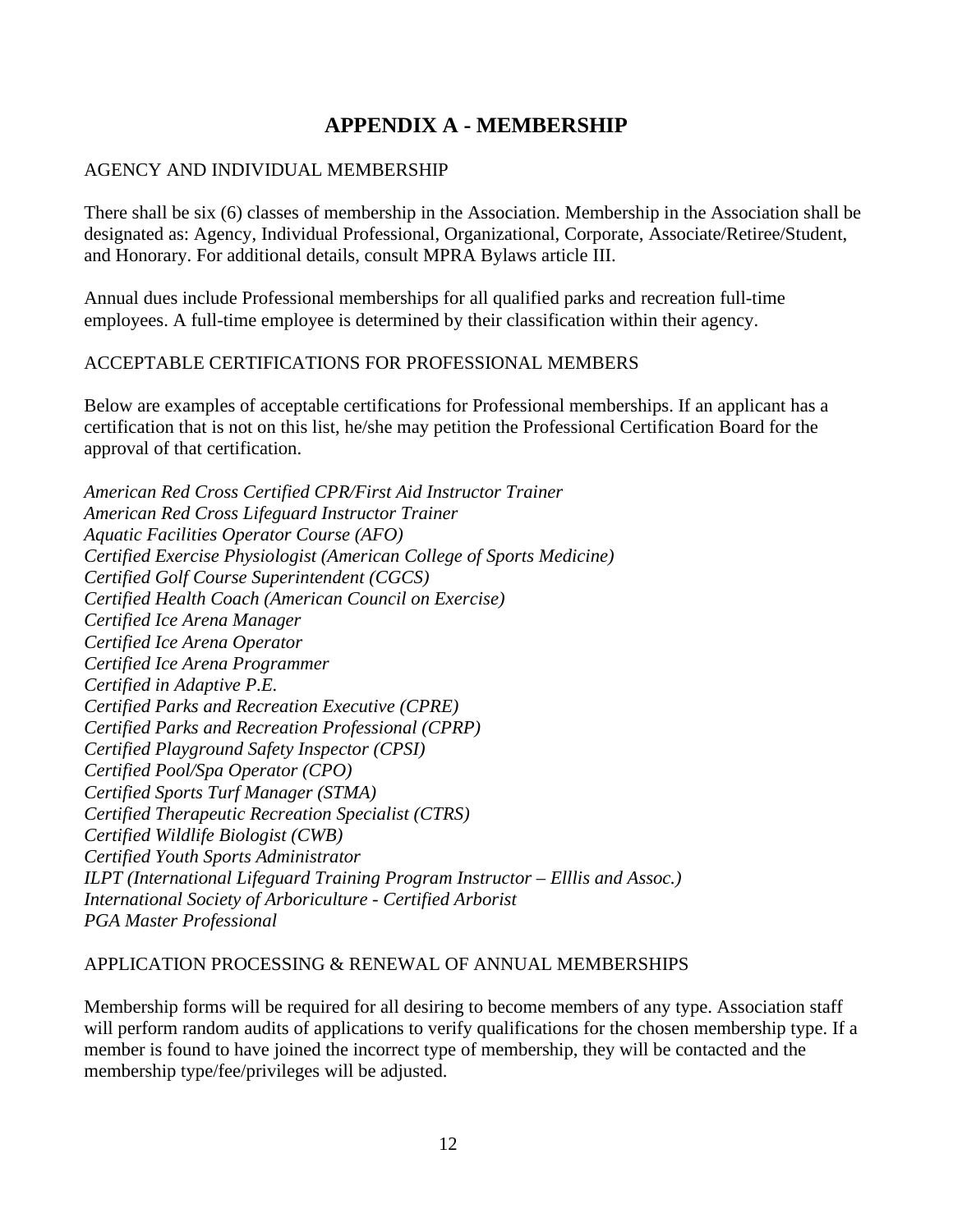Membership rates and schedules will be available on the MPRA website. Following approval by the Board of Directors, notice will be given of rates and due dates no later than October 1 for the membership year beginning January 1. In cooperation with the Professional Certification Board, renewal forms will be processed upon receipt at the MPRA office. Processing will be completed within two weeks of receipt and confirmation sent.